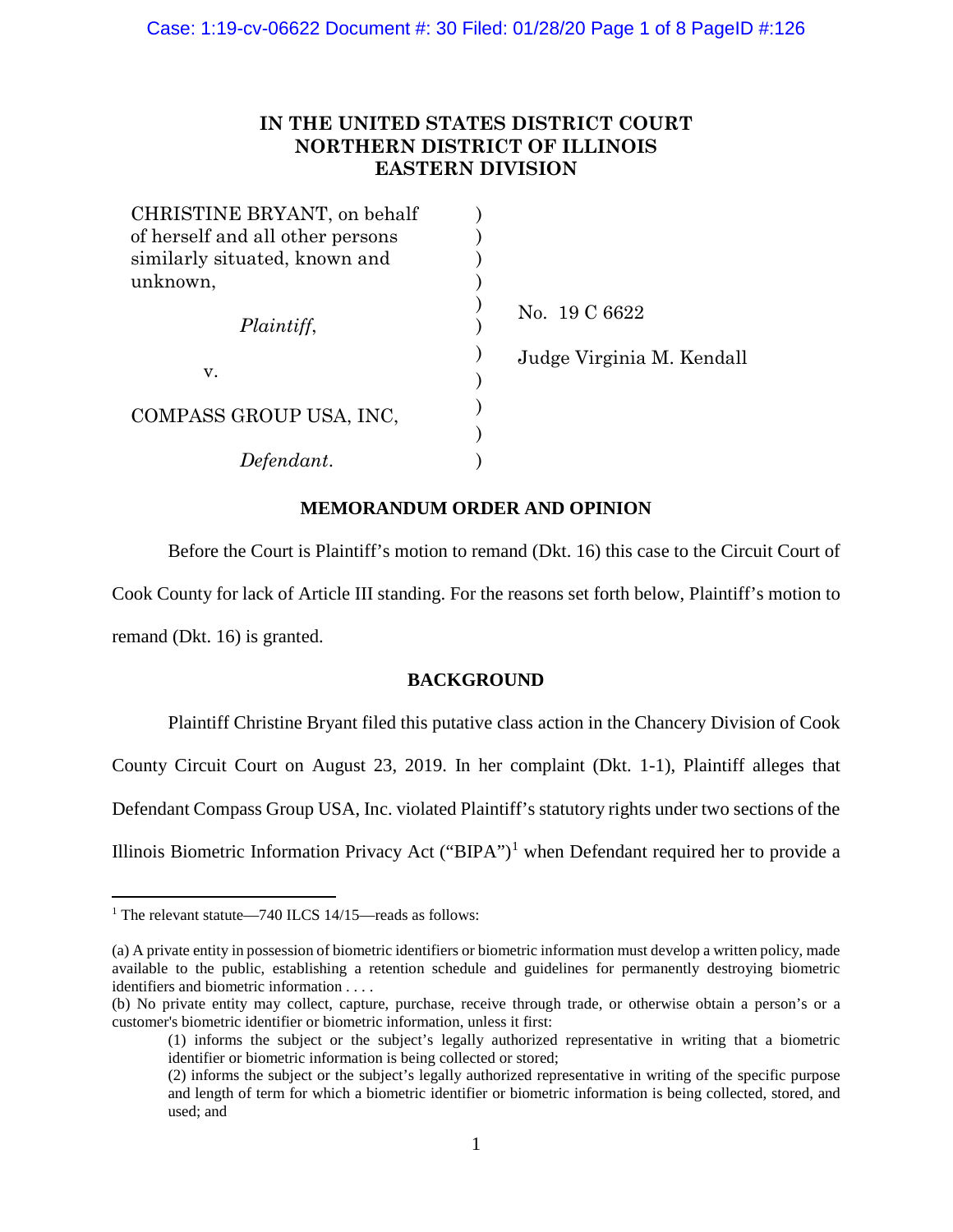## Case: 1:19-cv-06622 Document #: 30 Filed: 01/28/20 Page 2 of 8 PageID #:126

fingerprint scan prior to purchasing items from Defendant's vending machine. Plaintiff first alleges that Defendant violated § 15(b) of BIPA by collecting Plaintiff's biometric data at one of Defendant's SmartMarket vending machines without obtaining Plaintiff's written consent. (*Id.* at  $\mathbb{P}$  40–47.) Plaintiff alleges that this fingerprint collection also violated § 15(a) of BIPA because Defendant obtained Plaintiff's fingerprint without establishing a written retention schedule and destruction guidelines for possession of biometric data. (*Id.* at  $\mathbb{P}$  48–54.) Plaintiff does not allege that Defendant collected Plaintiff's biometric data without Plaintiff's knowledge, shared Plaintiff's data with any third party, or created a risk that Plaintiff's data would fall into the hands of an unauthorized third party.

On October 4, 2019, Defendant filed a notice of removal in this Court. Plaintiff subsequently filed a motion for remand (Dkt. 16), claiming that she lacks standing because she has not alleged an injury-in-fact as required by Article III standing requirements. Defendant opposes remand, arguing that Plaintiff has alleged an injury-in-fact such that Plaintiff has standing to bring this claim in federal court.

### **LEGAL STANDARD**

Defendant bears the burden in this case of establishing that this Court has jurisdiction. *See Tri-State Water Treatment, Inc. v.* Bauer, 845 F.3d 350, 352–53 (7th Cir. 2017) (explaining that "the party seeking removal . . . bears the burden of establishing federal jurisdiction"). Article III standing is a component of the jurisdictional analysis. *See Collier v. SP Plus Corp.*, 889 F.3d 894, 896 (7th Cir. 2018) ("As the party invoking federal jurisdiction, [Defendant] had to establish that all elements of jurisdiction—including Article III standing—existed at the time of removal."). For

 <sup>(3)</sup> receives a written release executed by the subject of the biometric identifier or biometric information or the subject's legally authorized representative.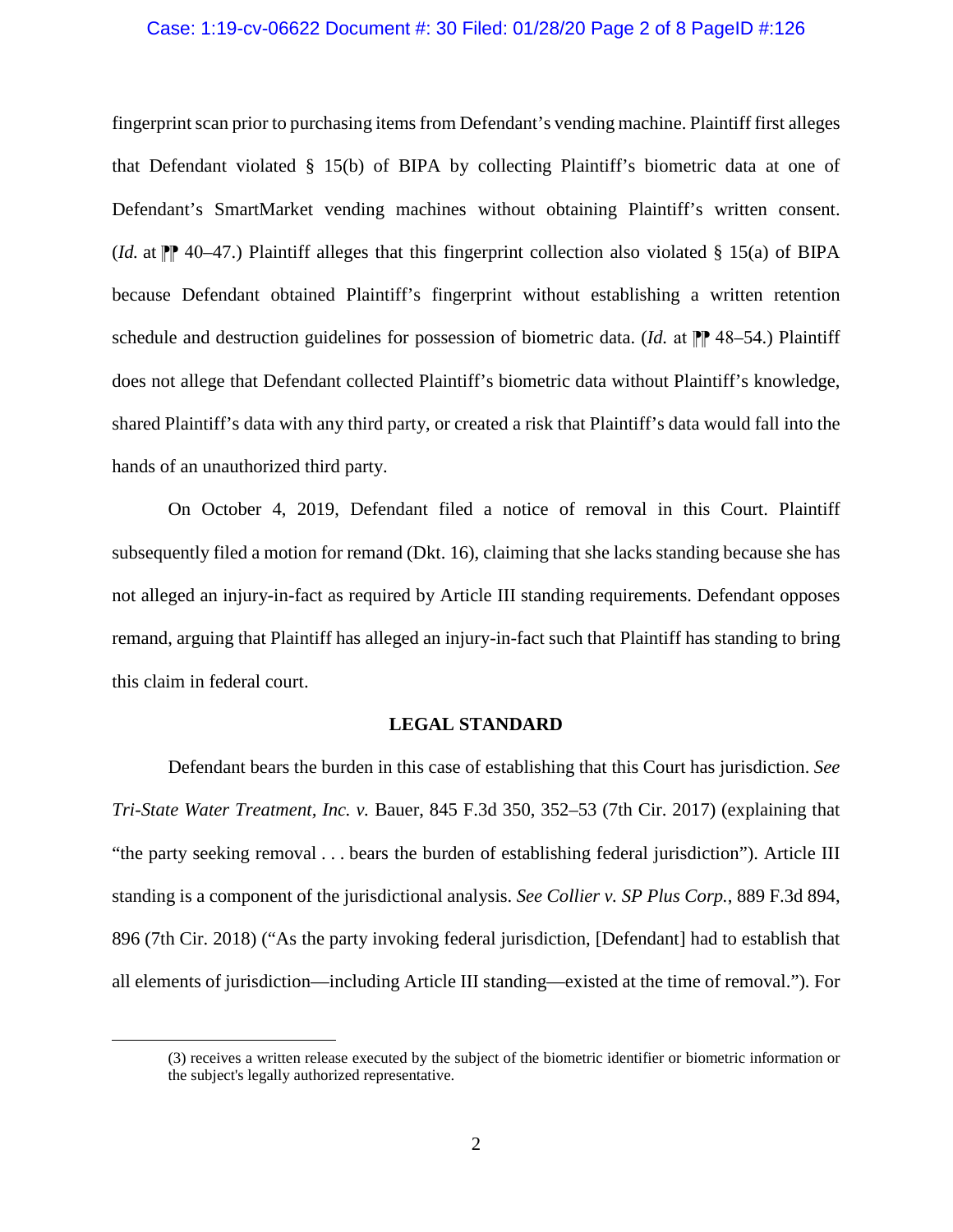### Case: 1:19-cv-06622 Document #: 30 Filed: 01/28/20 Page 3 of 8 PageID #:126

Defendant to establish that Plaintiff has Article III standing, Defendant must demonstrate that Plaintiff alleges an injury-in-fact that was caused by Defendant and that is redressable by this Court. *See Groshek v. Time Warner Cable, Inc.*, 865 F.3d 884, 886 (7th Cir. 2017) (quoting *Lujan v. Defenders of Wildlife*, 504 U.S. 555, 560 (1992)) ("The 'irreducible constitutional minimum of standing' consists of three elements: injury-in-fact, causation, and redressability.").

For an injury to qualify as an injury-in-fact, it must be "concrete and particularized" and "actual and imminent, not conjectural or hypothetical." *Spokeo, Inc. v. Robbins*, 136 S. Ct. 1540, 1548 (2016). [2](#page-2-0) For an injury to be concrete, it "must be "'*de facto*'; that is, it must actually exist." *Id.* at 1548 (quoting Black's Law Dictionary 479 (9th ed. 2009). A "bare procedural violation, divorced from any concrete harm" does not qualify as an injury-in-fact. *Id.* at 1549. However, a procedural statutory violation may constitute an injury-in-fact on its own if the legislature has elevated a *de facto* injury that was "previously inadequate in law" "to the status of [a] legally cognizable injur[y]." *Lujan*, 504 U.S. at 578. Nonetheless, a statutory violation only causes an injury that is concrete for Article III standing purposes if it presents an "'appreciable risk of harm' to the underlying concrete interest that [the legislature] sought to protect by enacting the statute." *Groscheck*, 865 F.3d at 887 (quoting *Meyers v. Nicolet Rest. of De Pere, LLC*, 843 F.3d 724 (7th Cir. 2016).

#### **ANALYSIS**

The question before the Court is whether procedural violations of sections 15(a) and 15(b)—without any allegation of harm stemming from the violations or any distribution of biometric data to third parties—can constitute concrete injuries for Article III standing purposes.

<span id="page-2-0"></span> <sup>2</sup> For an injury to be particularized, it must affect the plaintiff "'in a personal and individual way.'" *Matushkina v. Nielsen*, 877 F.3d 289, 293 (7th Cir. 2017) (quoting *Lujan*, 504 U.S. at 560 n.1). In this case, the parties do not dispute that Plaintiff alleges injuries that are particularized to her. The parties sole dispute for purposes of this motion is whether Plaintiff alleges a concrete injury.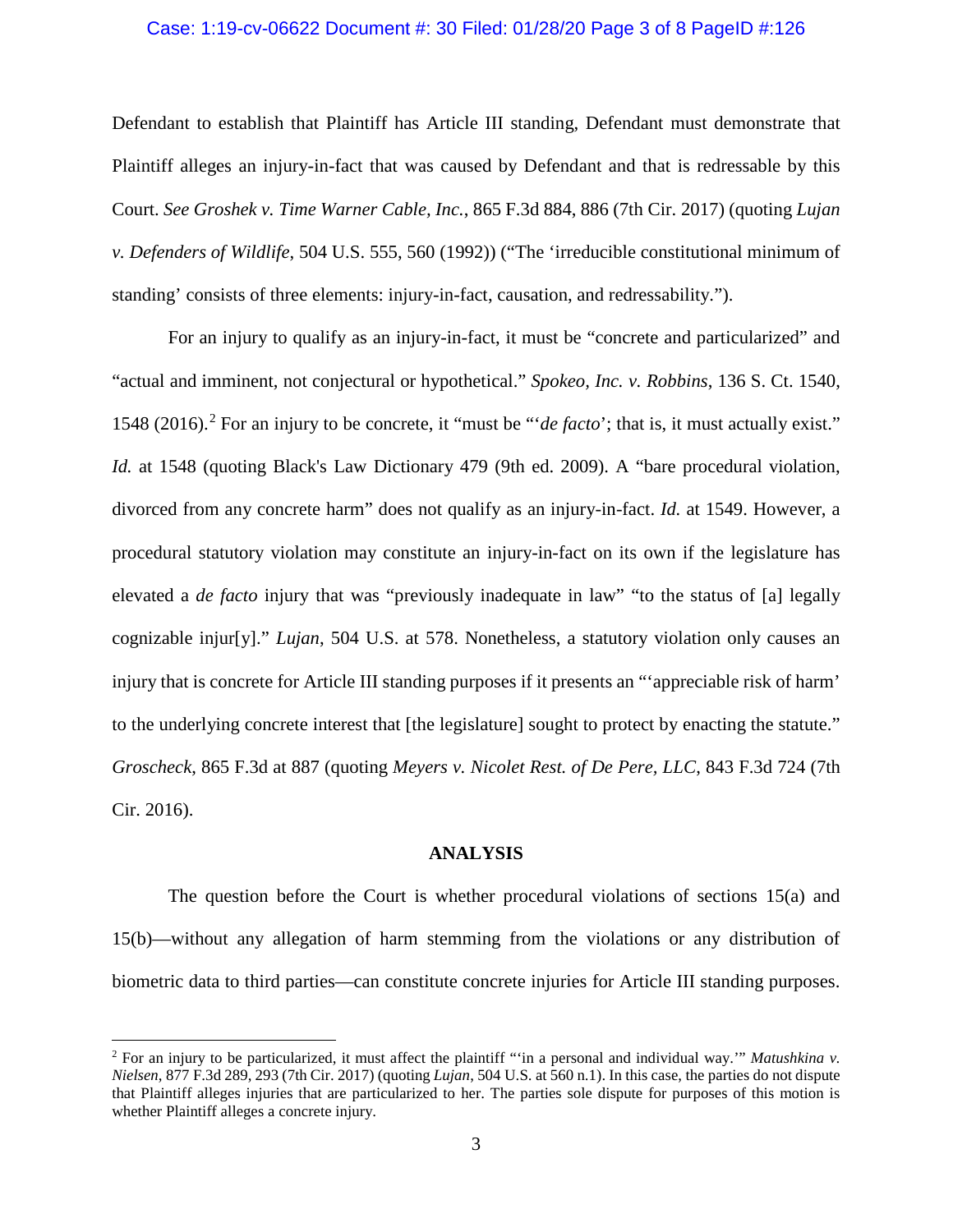### Case: 1:19-cv-06622 Document #: 30 Filed: 01/28/20 Page 4 of 8 PageID #:126

The Seventh Circuit addressed an analogous question in *Miller v. Southwest Airlines Co.*, 926 F.3d 898 (7th Cir. 2019). In that case, union airline workers alleged that their employers required them to use fingerprint identification without following the procedures laid out in sections 15(a) and 15(b) of BIPA. The union workers further alleged that these violations caused them concrete harms or increased the likelihood that they might suffer such harms. Specifically, the workers alleged that their employers may have shared their fingerprint data with outside administrators, which created a "greater risk of disclosure" to "criminals who hack into a computer system." *Miller*, 926 F.3d at 902. The workers also alleged that had they not consented to the fingerprint identification, they faced the "prospect of a material change in [the] terms and conditions of [their] employment. *Id.* These allegations of material harm stemming from BIPA violations gave their claims the "concrete dimension" necessary to establish Article III standing. *Id.*

Several courts in the Northern District of Illinois have ruled on the precise question before this Court and have uniformly held that BIPA procedural violations—without some additional action by the defendant, like surreptitious collection or disclosure to third parties—do not give rise to concrete injuries. In *Colon v. Dynacast*, No. 19 C 4561, 2019 WL 5536834 (N.D. Ill. 2019), Judge Chang granted a motion to remand where the plaintiff had voluntarily given her employer her fingerprint to use for authentication of her timecard entries. The employer did not surreptitiously collect the fingerprint nor did the employer share the data with any third party, but the employer did fail to obtain her written consent or create a data retention policy in violation of §§ 15(a) and 15(b). Because the plaintiff "knew that her data was being collected," however, the defendant's "failure to go through each procedural formality in BIPA did not present 'any appreciable risk of harm to the underlying concrete interest' in privacy, and therefore [p]laintiff has not suffered any injury in fact." *Colon*, 2019 WL 5536834 at \*4 (quoting *Groschek*, 865 F.3d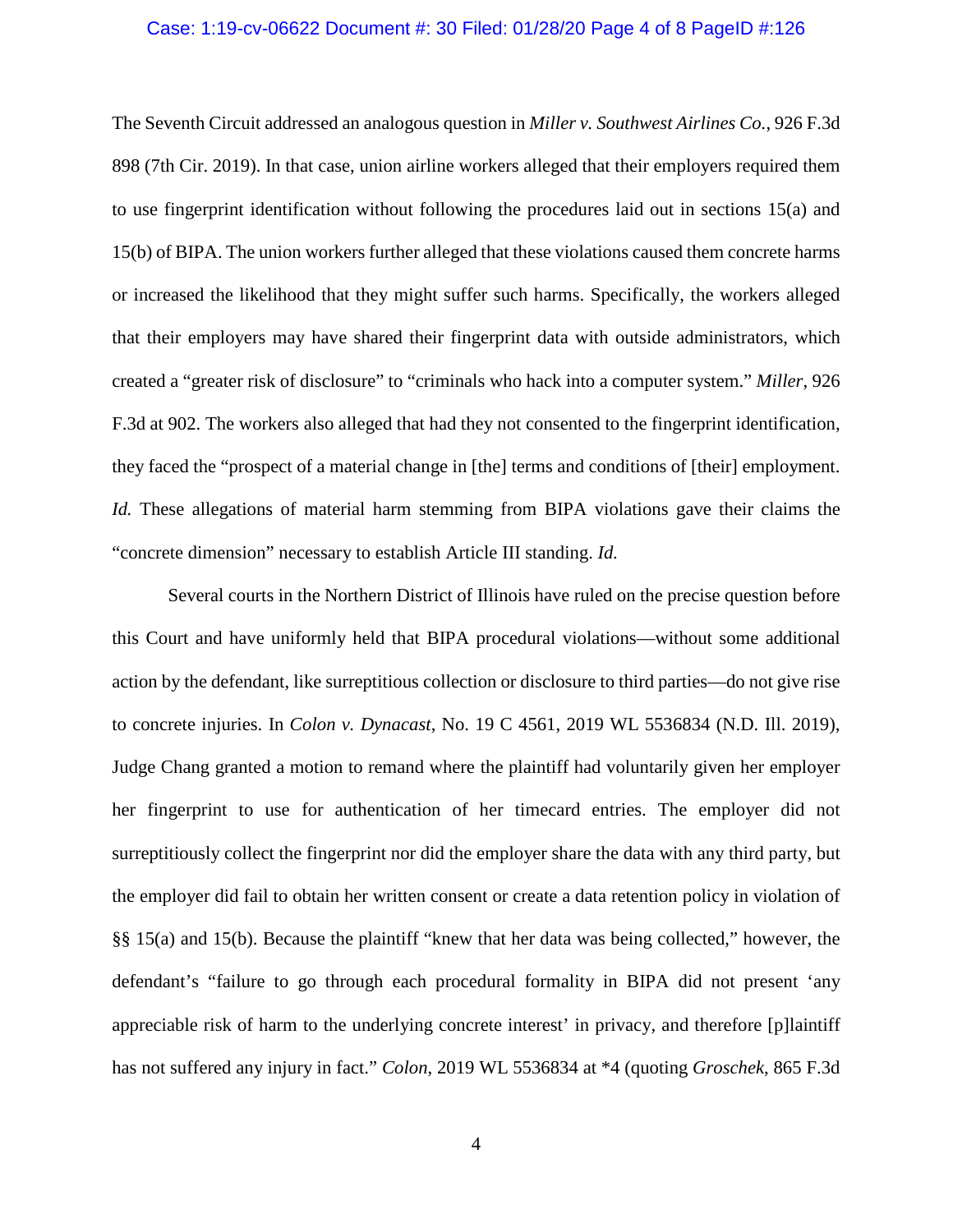### Case: 1:19-cv-06622 Document #: 30 Filed: 01/28/20 Page 5 of 8 PageID #:126

at 887). Instead, the court held that the plaintiff alleged nothing more "than a procedural violation of BIPA, which does not confer Article III standing." *Id.* at \*4. *See also McGinnis v. Cold Storage*, 382 F. Supp. 3d 813, 818 (N.D. Ill. 2019) (Chang, J.) (holding that "failure to provide and obtain the statutorily required notice or consent when collecting and retaining [plaintiff's] fingerprint without more—does not constitute a concrete injury for Article III purposes").

In *Aguilar v. Rexnord LLC*, No. 17 C 9019, 2018 WL 3239715 (N.D. Ill. July 3, 2018), Judge Shah held that an employer's collection of fingerprint scans for time entry purposes did not create an appreciable risk of harm to the plaintiff's privacy. While the defendant employer did appear to violate BIPA's written consent requirement, the court held that such a violation did not give rise to a concrete injury because the plaintiff knew that his employer was collecting and storing his fingerprints. *Aguilar*, 2018 WL 3239715, at \*3. That collection alone did not give rise to an appreciable risk that the plaintiff's biometric data would be shared with third parties. Several other cases in this district have come to the same conclusion in similar circumstances. *See, e.g.*, *Goings v. UGN, Inc.*, No. 17 C 9340, 2018 WL 2966970 (N.D. Ill. June 13, 2018) (Bucklo, J.) (granting motion to remand where plaintiff knew he provided his biometric data to his employer and where there was no allegation of third party disclosure); *Howe v. Speedway, LLC*, No. 17 C 7303, 2018 WL 2445541 (N.D. Ill. May 31, 2018) (Wood, J.) (finding no injury-in-fact where employer did not obtain written consent nor create a retention and destruction policy before scanning plaintiff's fingerprint but where no additional harm or third party disclosure occurred).

Despite the unanimity among courts within this district, in *Patel v. Facebook*, 932 F.3d 1264 (9th Cir. 2019), the Ninth Circuit Court of Appeals held that violations of § 15(a) and § 15(b) constituted concrete injuries. However, the facts of *Patel* are distinguishable from the instant case as well as the various other cases from this district. In *Patel*, the plaintiffs posted images of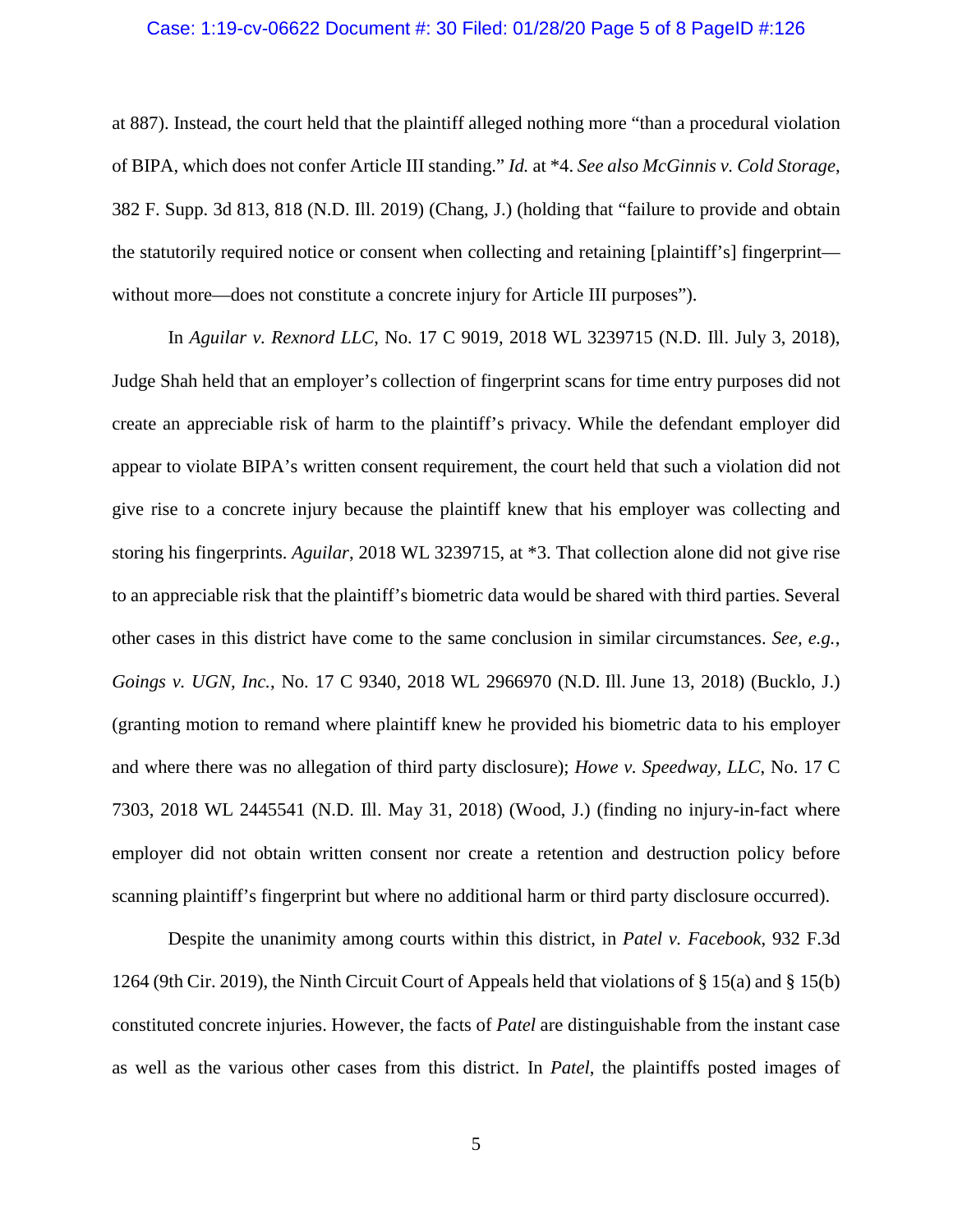#### Case: 1:19-cv-06622 Document #: 30 Filed: 01/28/20 Page 6 of 8 PageID #:126

themselves to the Facebook platform. Facebook used those images to create user face templates. Facebook then used that template to suggest "tagging" individuals in photos when other users posted photographs that include images that matched that template. Facebook created these user face templates without users providing written consent and without creating a retention or destruction policy. In so doing, Facebook used the plaintiffs' images in ways that the plaintiffs had no reason to anticipate when they uploaded images of themselves to the Facebook platform. Using the plaintiffs' images in this fashion constituted an invasion of their "private affairs and concrete interests." *Patel*, 932 F.3d at 1273.

In the instant matter, Defendant, like the defendants in *Colon* and *Aguilar*, did nothing with Plaintiff's data about which she was not aware. Plaintiff understood when she allowed Defendant to scan her fingerprint that Defendant would use that scan to identify her in the future. Plaintiff, unlike the plaintiffs in *Miller*, does not allege that Defendant shared her biometric information with third parties or created an immediate risk that such data would fall into the hands of third parties. When the plaintiffs in *Patel* uploaded their images to Facebook, by contrast, they had no idea that their images would be used to create a facial-recognition template that Facebook could then use to identify them in images posted by other users. As such, the instant case is readily distinguishable from *Patel*. *See also Colon*, 2019 WL 5536834, at \*4 (distinguishing *Patel* on the grounds that *Patel* involved "nonconsensual collection of biometric identifiers for facial recognition technology").

Defendant argues that the Illinois Supreme Court's recent decision in *Rosenbach v. Six Flags Ent. Corp.*, 129 N.E.3d 1197 (Ill. 2019) elevated the alleged injuries in this case to constitute more than more than mere technical statutory violations. In *Rosenbach,* the Illinois Supreme Court held that a plaintiff may qualify as an aggrieved party entitled to relief under BIPA even without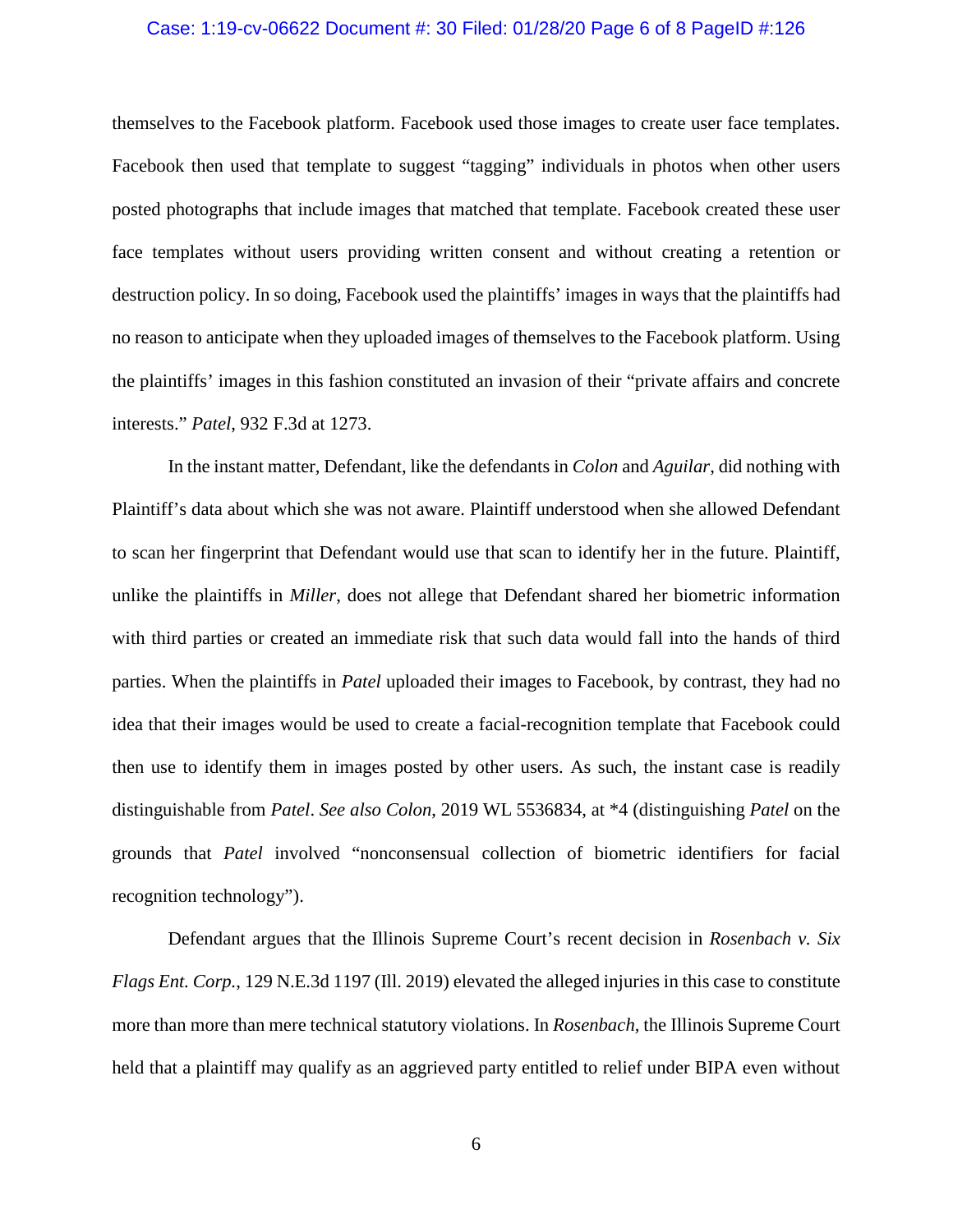#### Case: 1:19-cv-06622 Document #: 30 Filed: 01/28/20 Page 7 of 8 PageID #:126

alleging some "actual injury or damage beyond infringement of the rights afforded them under the law." *Rosenbach*, 129 N.E.3d at 1207.

This Court is obligated to follow the Illinois Supreme Court's authoritative interpretation of state law, but Defendant's reliance on *Rosenbach* is inapposite. That case does not establish that a procedural violation of §§ 15(a) and 15(b) constitutes an "'appreciable risk of harm' to the underlying concrete interest that [the legislature] sought to protect by enacting the statute." *Groscheck*, 865 F.3d at 887 (quoting *Meyers v. Nicolet Rest. of De Pere, LLC*, 843 F.3d 724 (7th Cir. 2016). Nor did *Rosenbach* "elevat[e] to the status of legally cognizable injuries concrete, *de facto* injuries that were previously inadequate at law." *Lujan*, 504 U.S. at 578. Instead, *Rosenbach*  establishes that it is the policy of the Illinois courts to allow parties to sue under BIPA even if they cannot demonstrate that "they have sustained some compensable injury beyond violation of their statutory rights before they may seek recourse." *Rosenbach*, 129 N.E.3d at 1207. Put differently, it is the State's policy that "an individual need not allege some actual injury or adverse effect, beyond violation of his or her rights under the Act, in order to qualify as an 'aggrieved' person" entitled to relief. *Id.* But it is the policy of the federal courts, by contrast, that a plaintiff must allege an "actual or imminent" injury in order to establish Article III standing. *Spokeo*, 136 S. Ct. at 1548. Had the Illinois Supreme Court instead characterized violations of §§15(a) and (b) as "actual injuries," then this Court would be obliged to construe the procedural violations alleged in the instant case accordingly. However, the Illinois Supreme Court explicitly indicated that BIPA procedural violations are not themselves actual injuries. Because the authoritative interpreter of Illinois law has dictated that procedural violations of §§ 15(a) and (b) are not "actual injuries," Plaintiff has not alleged an injury with a "concrete dimension" as required by *Miller*. Plaintiff—